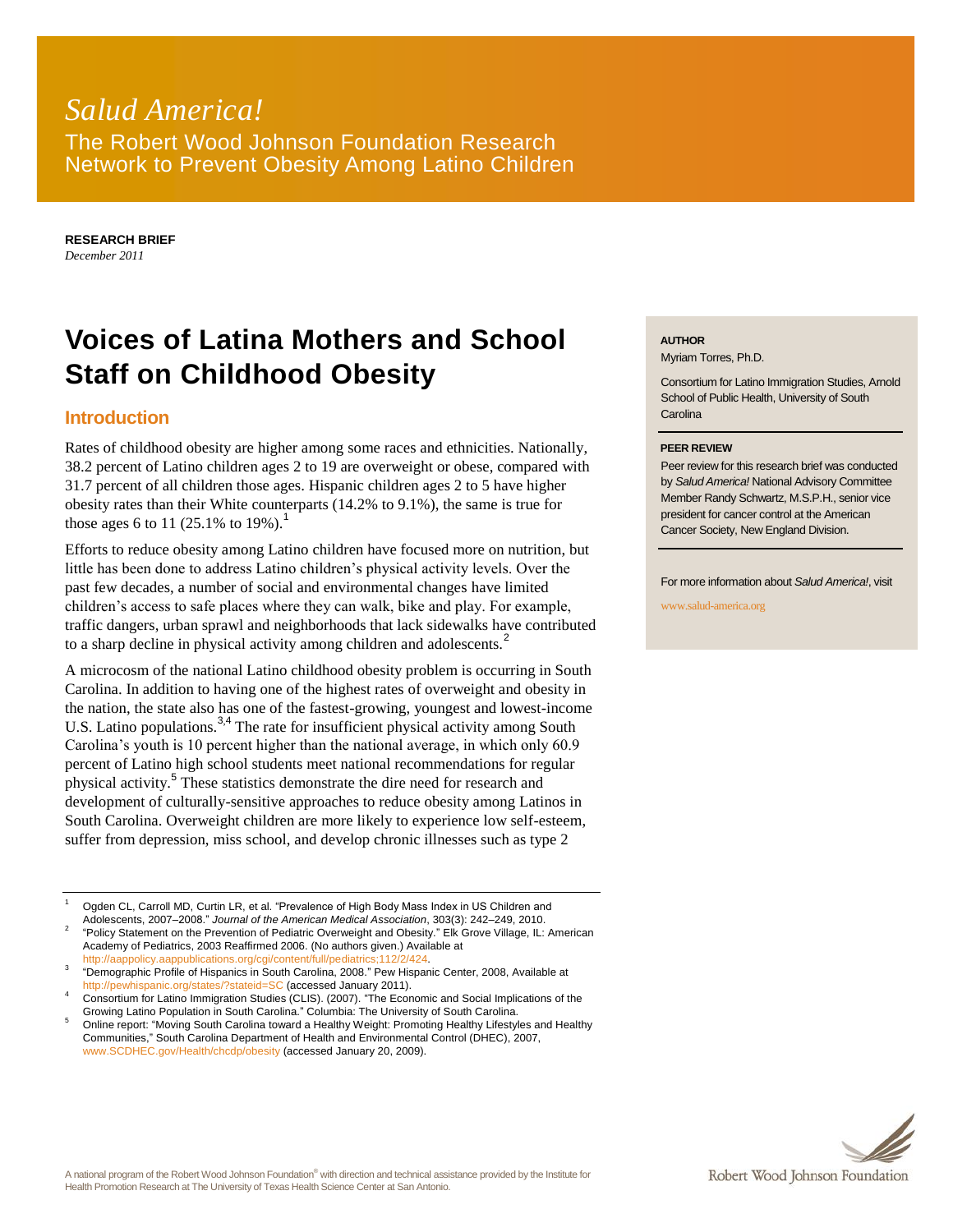diabetes, heart disease and high cholesterol.<sup>6</sup> Thus, it is critical that steps be taken to prevent obesity among our most vulnerable population—our children.

#### **PRELIMINARY RESEARCH RESULTS**

Our Salud America! pilot project, "Juntas Podemos (Together We Can): Empowering Latinas To Shape Policy To Prevent Childhood Obesity," brought together public health researchers, community leaders and Latino families to study and develop effective policy recommendations regarding physical activity among Latino children from a growing immigrant settlement in West Columbia, South Carolina. Researchers utilized Photovoice to collect data from Latina mothers and interviewed community stakeholders. Recommendations regarding physical activity and nutrition among children will be developed in collaboration with Latina mothers from West Columbia, South Carolina. Photovoice is a community-based participatory research strategy that combines photography with grassroots action to identify health issues.<sup>7,8</sup> In the initial phase of the project, mothers of Latino children used Photovoice to collect physical activity and nutrition data,  $\frac{9,10}{2}$  and research staff conducting 11 interviews with school staff and community stakeholders. Preliminary findings include:

- Main barriers to healthy eating and physical activity among Latino children **include lack of infrastructure that supports walking and biking and unhealthy school lunches.** Initial results from Latina mothers' Photovoice presentations show that lack of sidewalks and parks in their neighborhoods, lack of public transportation, unhealthy lunches served by schools, and unsafe neighborhoods make it difficult for many children to eat healthy and be active. Mothers also expressed lack of support from area police officers making it difficult for the Latino population to report speeding vehicles, which was another problem that prevented children from playing outside.
- **Community stakeholders and school staff agreed that lack of transportation, Spanish-speaking parents and the cost of out-of-school sports were the main barriers that keep Latino children from participating in organized sports.**  Outside of these issues, there was little agreement among community stakeholders and school staff about barriers that prevent Latino children from getting enough

Online report: "Overweight and Obesity—Statistics." American Heart Association, 2008. [http://www.americanheart.org/downloadable/heart/1197994908531FS16OVR08.pdf.](http://www.americanheart.org/downloadable/heart/1197994908531FS16OVR08.pdf) (accessed January 2008).

Wang, CC, Wu Kun Yi, Zhan Wen Tao, and Kathryn Carovano. "Photovoice as a Participatory Health Promotion Strategy.‖ *Health Promotion International*. 13(1), 75-86. 1998.

Wang, CC. and Yanique A. Redwood-Jones. "Photovoice Ethics: Perspectives from Flint Photovoice." *Health Education Behavior*. 28(5), 560-572. 2001.

Wang et al. 1998.

 $10$  Wang et al. 2001.